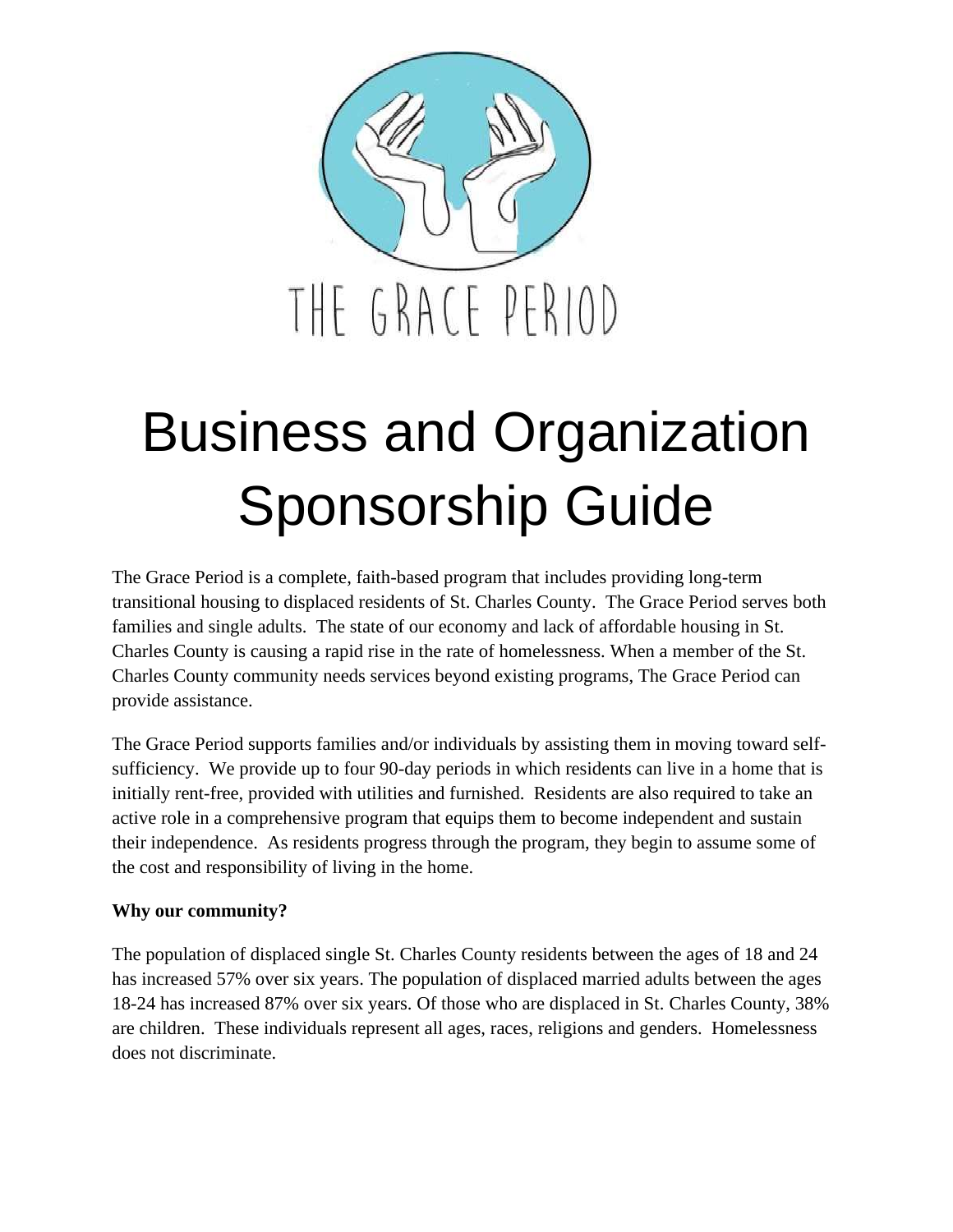**The Grace Period's Mission** We aim to move adults and families who cannot currently afford stable housing into self-sufficiency by providing transitional housing, a comprehensive, faith based program that focuses on personal growth and life management skills, and assistance with education and career goals set by the residents.

## **The Grace Period Housing Sponsorship**

One important factor in making The Grace Period successful is a 90-day sponsorship of a family by a business, church or other organization. Participation in sponsorship involves both a financial commitment to the resident(s) and a hands-on opportunity to serve. Many groups find it rewarding to put their faith into action and be the hands and feet of Christ to hurting families in St. Charles County.

Below are details regarding what a sponsorship entails.

 *Each of you should use whatever gift you have received to serve others, as faithful stewards of God's grace in its various forms. 1 Peter 4:10*

## **Your sponsorship commitment might include:**

- Support The Grace Period with prayer.
- · Provide \$5,000 in financial support to a family.

Attend the annual dinner and auction, fill two tables with attendees, and donate baskets and/or other items for auction.\* (See page 5 for additional information.)

Take time to get to know the family you are sponsoring. Suggestions include praying with them, inviting them to your church of choice, and/or inviting them on an outing. Please keep in mind that our families are on a strict weekly budget they must manage wisely. If you choose an outing, help them maintain their dignity by avoiding a difficult financial situation. You may contact The Grace Period for information about the family you are investing in. We ask that you do not share their information. Maintaining confidentiality and respecting their privacy is required.

If a family is feeling discouraged or overwhelmed about any part of the program, please show compassion while also maintaining the high expectations of The Grace Period.

If any needs arise for the family, they will be communicated to you by a representative of The Grace Period to see if you or any of your contacts are able to meet these needs. **We ask that you please contact The Grace Period prior to taking any action to ensure the**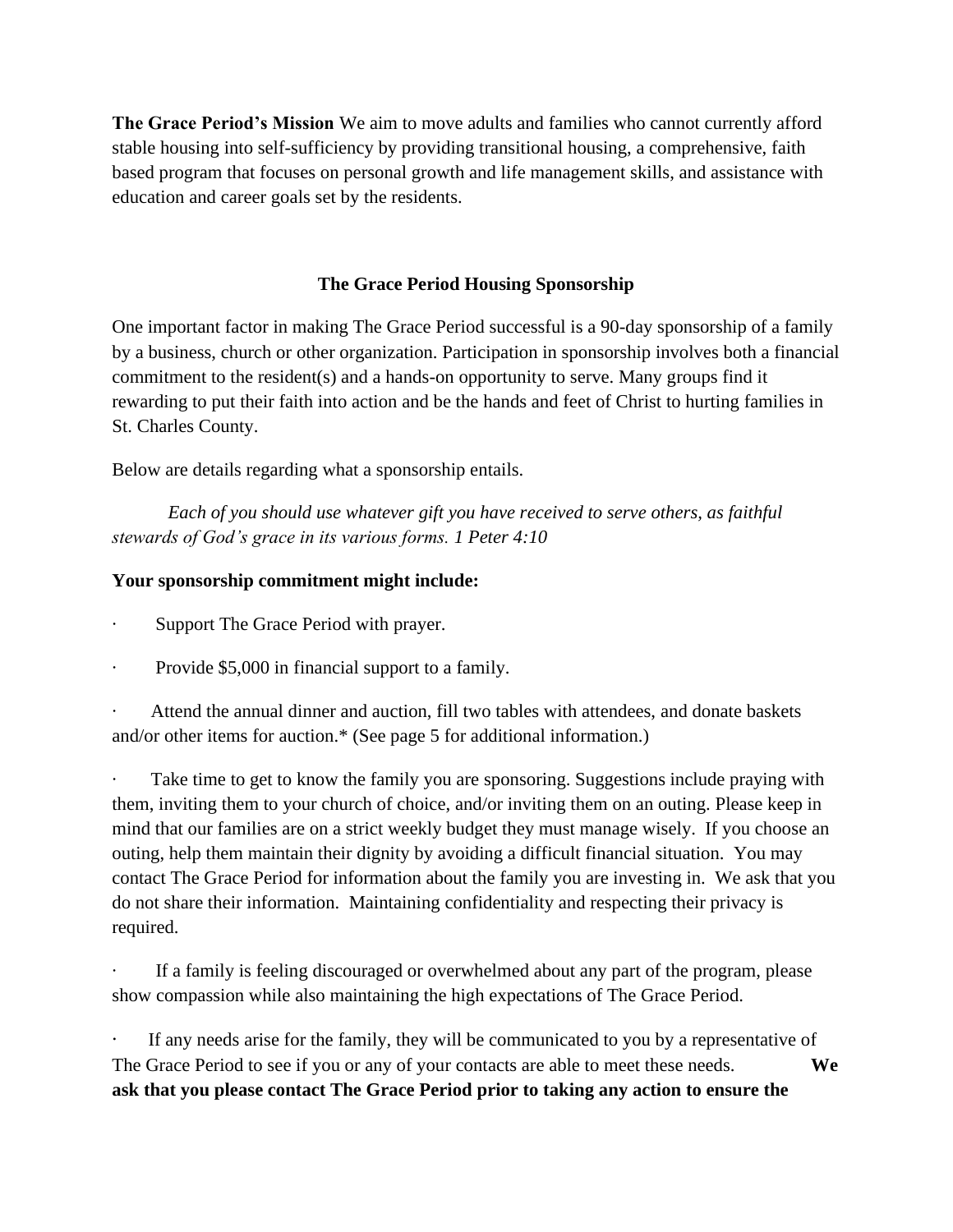## **protocol is being followed. It is imperative that we teach self-sufficiency and accountability while supporting our residents.**

· Attend graduation events for the individual or family when the adult development program is complete. Provide a cake or small graduation gift to your graduate. You could even host a party!

Provide a one-week supply of food and essentials just prior to moving into the home. (See page 6 for details.)

Provide new apartment inventory just prior to the new resident(s) moving in. (See pages 7 and 8 for details.)

Provide a "welcome" meal to your family when they move into the home. A homemade meal is encouraged, but we understand the need you may have to purchase.

Feel free to leave the family a note welcoming them to the program and letting them know you are praying for them.

\*This is a requirement of all sponsors.

## **How your \$5,000 sponsorship fee is used:**

- Rent, utilities and additional furniture for your family
- Salary for the family's or individual's case manager
- · Budget counseling
- · Materials needed for the comprehensive twelve-week courses

· Childcare, professional counseling, emergency auto repair, and tax preparation fees if needed

- · Work related expenses including clothing, application fees, work-related equipment, etc.
- GED training and tuition for educational programs

Tutoring, mentoring, summer camps, and community programs for children to supplement their education

The Grace Period will contact you with the date and time your sponsored family and/or individual is scheduled to move in at least two weeks in advance to provide you with the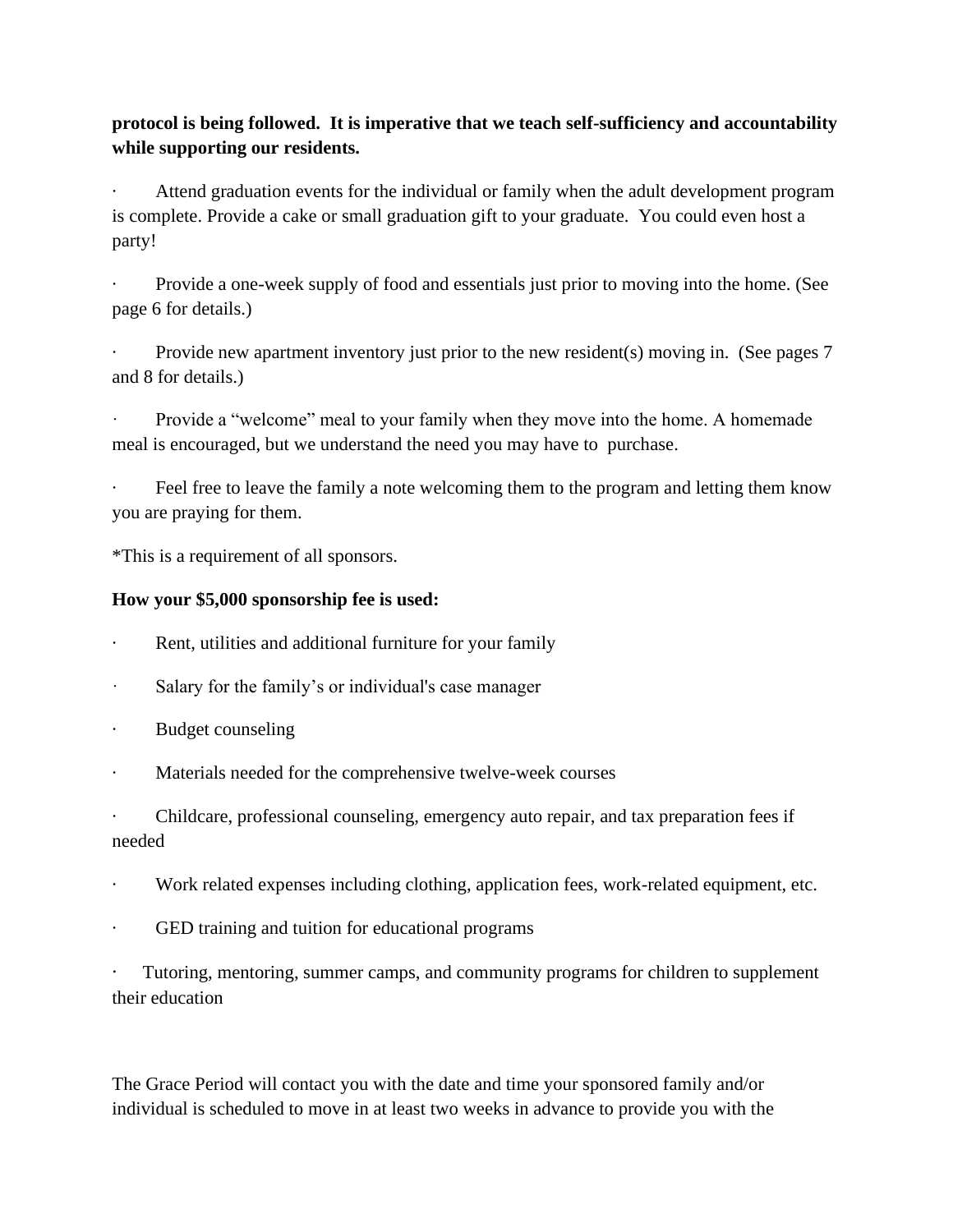appropriate amount of time to prepare for their arrival. This might include providing the first week of groceries, new apartment inventory and a welcome meal. Please keep in mind that there are situations beyond our control and a two-week notice isn't possible.

*Feel free to recruit others with a heart for serving to help you with your sponsorship. This could allow you to meet all of the commitments suggested above!* If you choose to do this, you will be the point-person who communicates with the director of The Grace Period. You can then recruit others to help with any of the suggested commitments listed on pages two and three.

#### **Sponsor responsibility for the annual dinner and auction:**

Each sponsor will make gift baskets to be auctioned. We ask smaller sponsors/churches to provide at least two gift baskets and fill two tables with attendees while larger sponsors/churches provide at least four gift baskets and fill four to five tables with attendees.

Provide services, gift certificates, travel vouchers, original artwork, and tickets to live events to be auctioned.

The annual dinner includes a steak or chicken meal with sides and dessert, silent and live auctions, and music and entertainment. The evening includes an inspirational testimony from one of our participating or graduating families.

## **Food Suggestions**

(Please call TGP for information about potential food allergies prior to purchasing food items.)

peanut butter and jelly hamburger meat pancake mix and syrup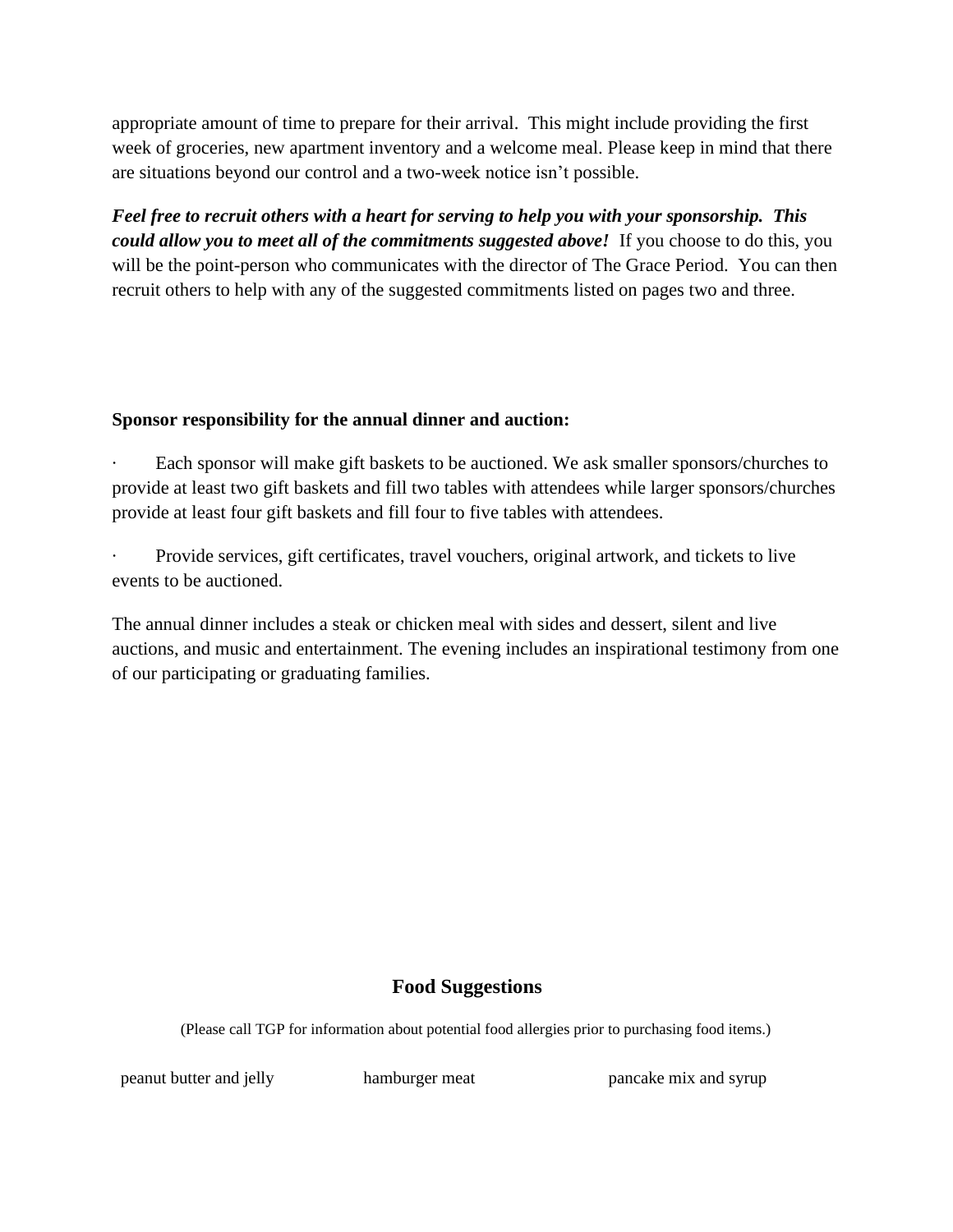| mac & cheese                   | hotdogs                   | cream of wheat        |
|--------------------------------|---------------------------|-----------------------|
| oil                            | chicken nuggets           | sausage               |
| canned soup                    | tuna                      | bacon                 |
| sloppy joe mix                 | frozen pizzas             | pasta and pasta sauce |
| salt & pepper                  | ice cream                 | canned chili          |
| potatoes                       | canned fruit and veggies* | butter                |
| rice                           | milk                      | eggs                  |
| crackers                       | orange juice              | sliced bread          |
| sugar                          | oatmeal                   | hot dog buns          |
| flour                          | cereal                    | lunch meat            |
| cheese                         | *can be fresh             | baked beans           |
| <b>Essentials Suggestions:</b> |                           |                       |
| shampoo                        | conditioner               | body wash/soap        |
| Q-tips                         | toothpaste                | toothbrush            |
| mouthwash                      | toilet paper              | paper towels          |

# **Food and essentials suggestions for families with children:**

| diapers         | wipes               | diaper cream |
|-----------------|---------------------|--------------|
| school supplies | after school snacks | Fruit snacks |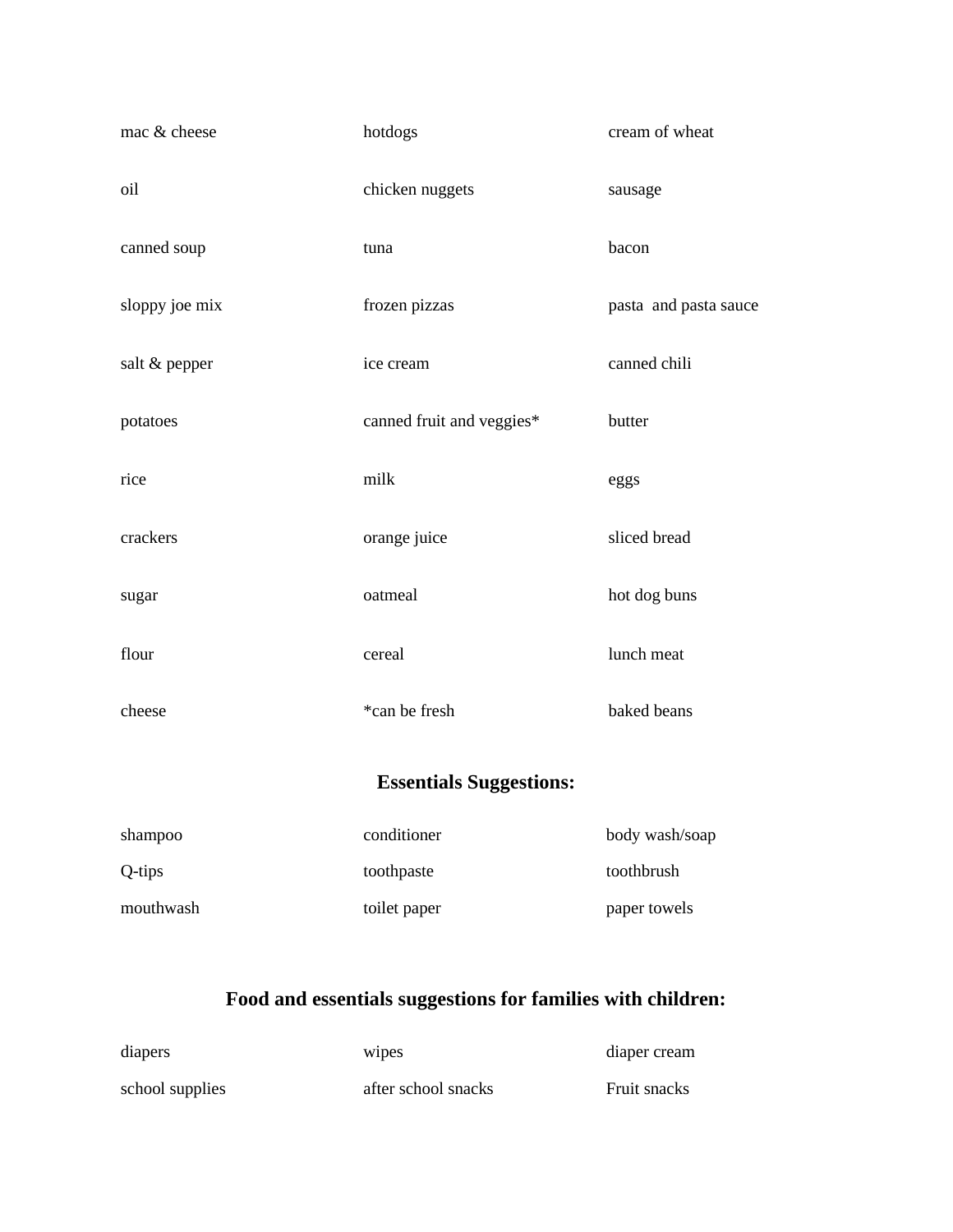juice/juice boxes yogurt/Gogurt pudding packs

# **Housing inventory suggestions:**

## **Kitchen Items**

| crock pot             | toaster                   | coffee maker     |
|-----------------------|---------------------------|------------------|
| blender               | mixing bowls              | silverware       |
| silverware tray       | storage containers w/lids | plates           |
| bowls                 | glasses                   | mugs             |
| can opener            | measuring cups & spoons   | colander         |
| cutting board         | knife block w/knives      | plastic cups     |
| pitcher               | spatulas                  | serving spoons   |
| tongs                 | pot holder                | hand held mixer  |
| dish towels           | sponge/dish cloths        | skillet          |
| pots & pans (variety) | cake pan                  | muffin tin       |
| cookie sheets         | casserole dish 9x13       | serving platters |

## **Bath Items**

| bath towels | bath mat          | wash cloths  |
|-------------|-------------------|--------------|
| hand towels | toothbrush holder | shower caddy |

## **Cleaning Supplies**

| mop                   | bucket              | broom               |
|-----------------------|---------------------|---------------------|
| dust pan              | vacuum              | shower caddy        |
| plunger               | glass cleaner       | vacuum              |
| multi surface cleaner | rags & Magic Eraser | tile & bath cleaner |